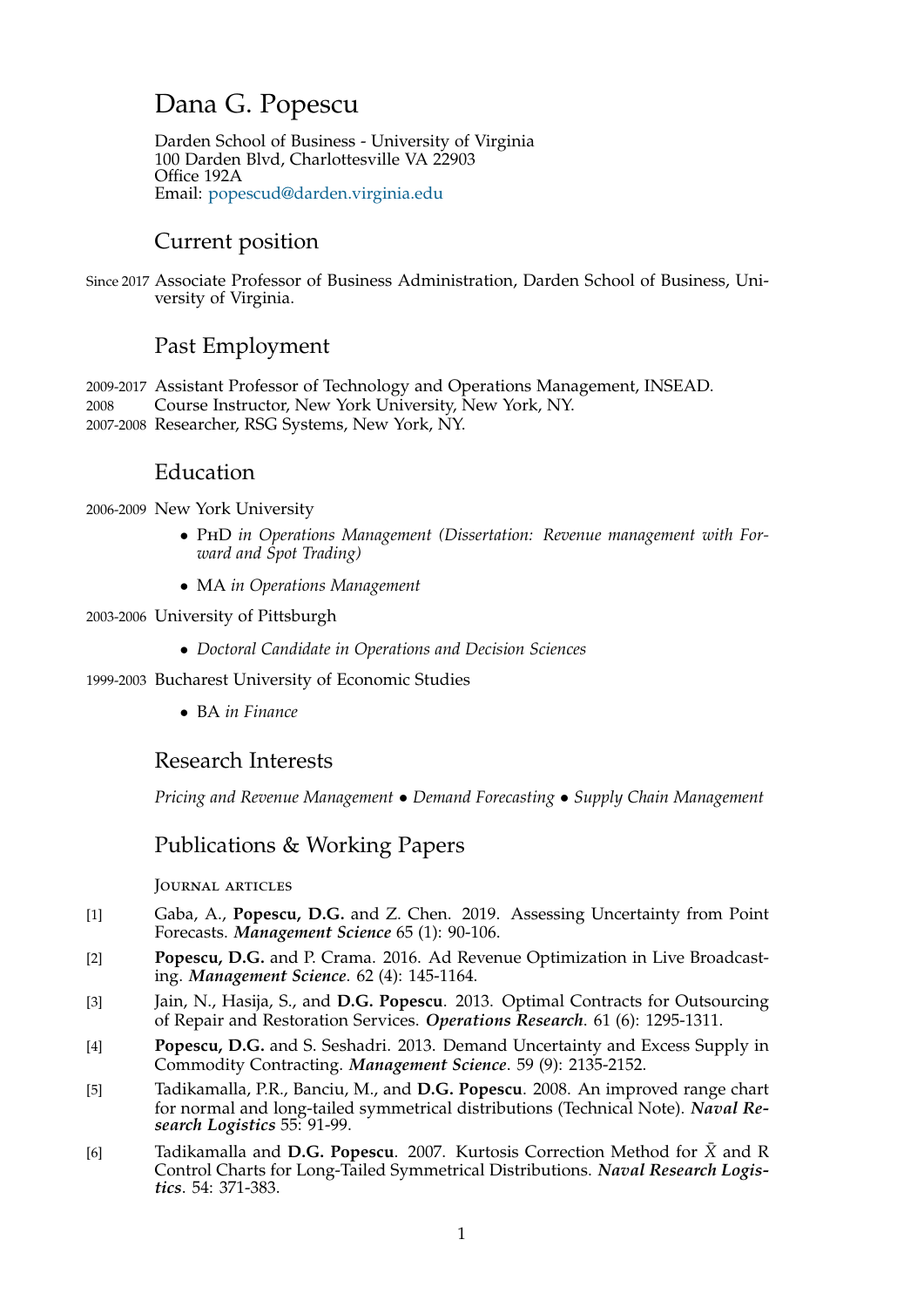BOOK CHAPTERS

[7] S. Seshadri and **D.G. Popescu**. 2008. Inventory Management in the E-Commerce Environment. *The Handbook of Technology Management*. New York, NY: John Wiley & Sons.

**CASES** 

- [8] Yildiz, O., **Popescu, D.G.**, Goldberg, R. 2020. Coworking in Scott's Addition: Capacity and Pricing Strategy (A). Case Number: OM-1694.
- [9] Yildiz, O., **Popescu, D.G.**, Goldberg, R. 2020. Coworking in Scott's Addition: Capacity and Pricing Strategy (A) and (B) (TN). Case Number: OM-1694TN.
- [10] Yildiz, O., **Popescu, D.G.**, Goldberg, R. 2020. Coworking in Scott's Addition: Capacity and Pricing Strategy (A) (SPREADSHEET). Case Number: OM-1694X.
- [11] Yildiz, O., **Popescu, D.G.**, Goldberg, R. 2020. Coworking in Scott's Addition: Capacity and Pricing Strategy (B). Case Number: OM-1695.
- [12] Yildiz, O., **Popescu, D.G.**, Goldberg, R. 2020. Coworking in Scott's Addition: Capacity and Pricing Strategy (B) (SPREADSHEET). Case Number: OM-1695X.

Manuscripts under Review

[13] **D.G. Popescu**. 2016. Re-pricing Algorithms for E-Commerce. Preparing revision for *Management Science*.

Work in Progress

[14] **D.G. Popescu** and O. Yildiz. 2018. Pricing of Access Services.

### Conference Presentations

*"Pricing of Accesss Services"*

- 2018 *INFORMS Annual Meeting*, Phoenix, AZ.
- 2018 *POMS Annual Meeting*, Houston, TX

### *"Re-pricing Algorithms for E-Commerce"*

- 2016 *INFORMS Annual Meeting*, Nashville, TN.
- 2014 *POMS Annual Meeting*, Washington DC.
- 2013 *INFORMS Annual Meeting*, San Francisco, CA.
- *"Combining Subjective Forecasts: Individual vs. Group Judgment"* 2013 *INFORMS M&SOM*, Fontainebleau, France.
- *"Advertising Revenue Optimization in Live Television Broadcasting"* 2012 *INFORMS Annual Meeting*, Phoenix, AZ.
- *"Demand Uncertainty and Excess Supply in Commodity Contracting"*
- 2012 *INFORMS M&SOM*, New York, NY.
	- *"Pricing Resources versus Pricing Products in Network Revenue Management"*
- 2012 *INFORMS Revenue Management & Pricing Conference*, ESMT, Berlin.
- 2011 *INFORMS Annual Meeting*, Charlotte, NC.

### *"Revenue Optimization with Dynamic Scheduling and Random Capacity"*

- 2012 *INFORMS Revenue Management & Pricing Conference*, ESMT, Berlin.
- 2011 *INFORMS Revenue Management Pricing Conference*, New York, NY.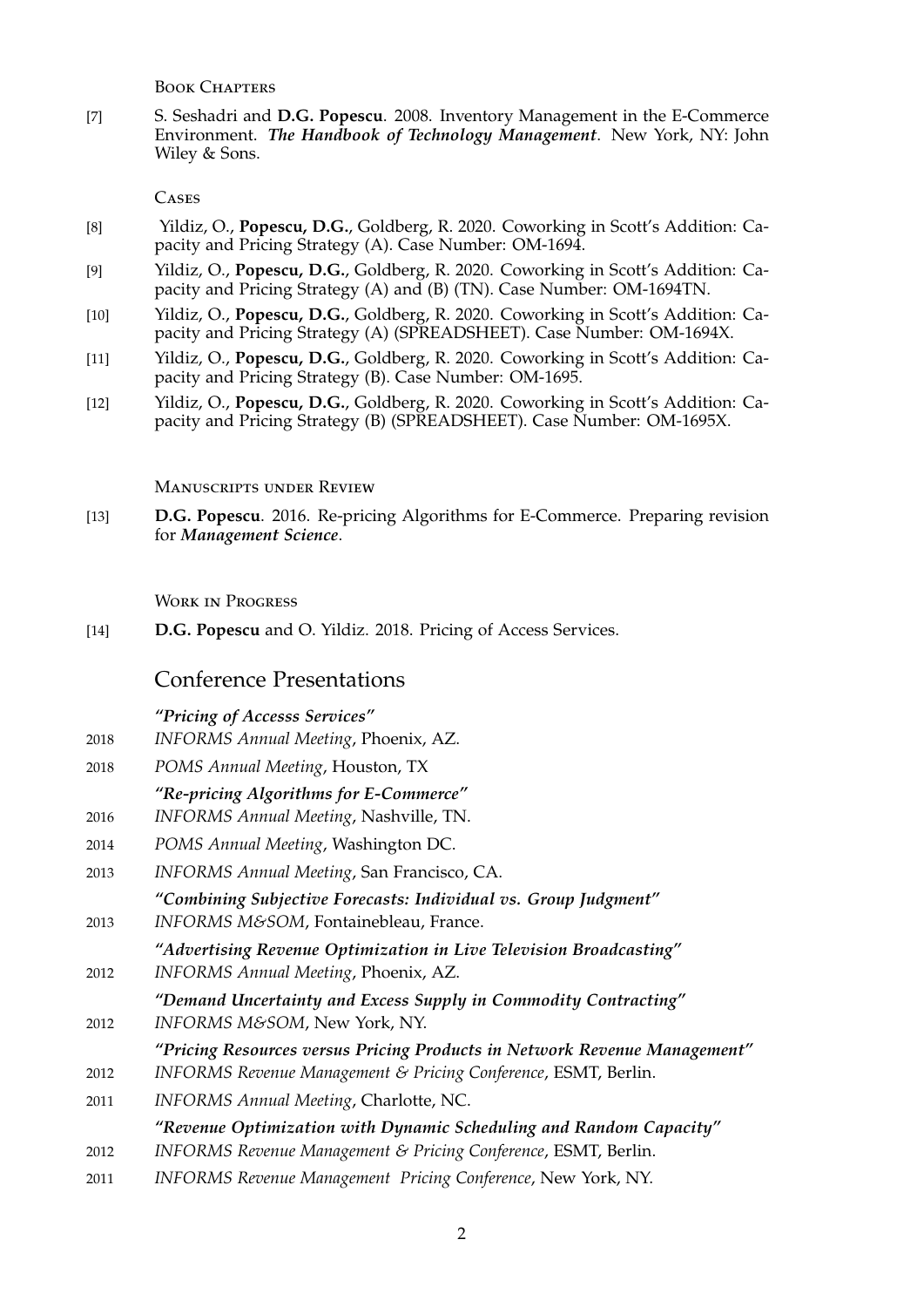- 2010 *INFORMS Annual Meeting*, Austin, TX.
	- *"Revenue Management for Ad Sales"*
- 2009 *INFORMS Annual Meeting*, San Diego, CA.
- *"Forward and Spot Prices under Cournot Competition and Stochastic Demand"*
- 2009 *POMS Conference*, Orlando, FL.
- 2008 *INFORMS Annual Meeting*, Washington, DC.

*"Kurtosis Correction Method for X bar and R Control Charts for Long-Tailed Symmetrical Distributions"*

2007 *INFORMS Annual Meeting*, Seattle, WA.

### Invited Talks

- 2017 Darden School of Business, University of Virginia
- National University of Singapore
- 2016 Georgia Tech
- 2016 University of Chicago
- 2016 London Business School
- 2015 New York University
- 2015 University of California, Los Angeles
- 2009 INSEAD
- 2009 National University of Singapore<br>2009 Singapore Management Universit
- Singapore Management University

# Teaching

#### **Undergraduate**

2008 Competitive Advantage from Operations, New York University.

### **PhD**

- 2009-2015 Optimization, INSEAD.
- 2011-2016 Modeling Workshop, INSEAD.

### **MBA**

- 2020-2021 Pricing Analytics, elective, Darden School of Business.
- 2018 Data Analysis and Optimization, elective, Darden School of Business.
- 2018-2020 Decision Analysis II, core course, Darden School of Business.
- 2017-2021 Decision Analysis I, core course, Darden School of Business.
- 2010-2016 Process and Operations Management, core course, INSEAD.
- 2013 Dynamic Pricing and Revenue Management, elective course, INSEAD.
- 2014-2016 Pricing Analytics, elective course, INSEAD.

#### **Executive Programs**

- 2015 Axiata Leadership for Finance, INSEAD (company specific program)
- 2015 Advanced Management Programme, INSEAD (flagship senior executive openenrollment program)
- 2018 Managing Risk in Federal Acquisitions Program, Darden School of Business.

#### **Other**

2019, 2020 Business Analytics, Accelerated Master's Program in System Engineering, University of Virginia.

### Service

Reviewer for *Operations Research*, *Management Science*, *Manufacturing & Service Operations Management*, *Journal of Revenue and Pricing Management*, *Transportation Science*, *Production and Operations Management*, *OR Letters*, *Communications in Statistics*.